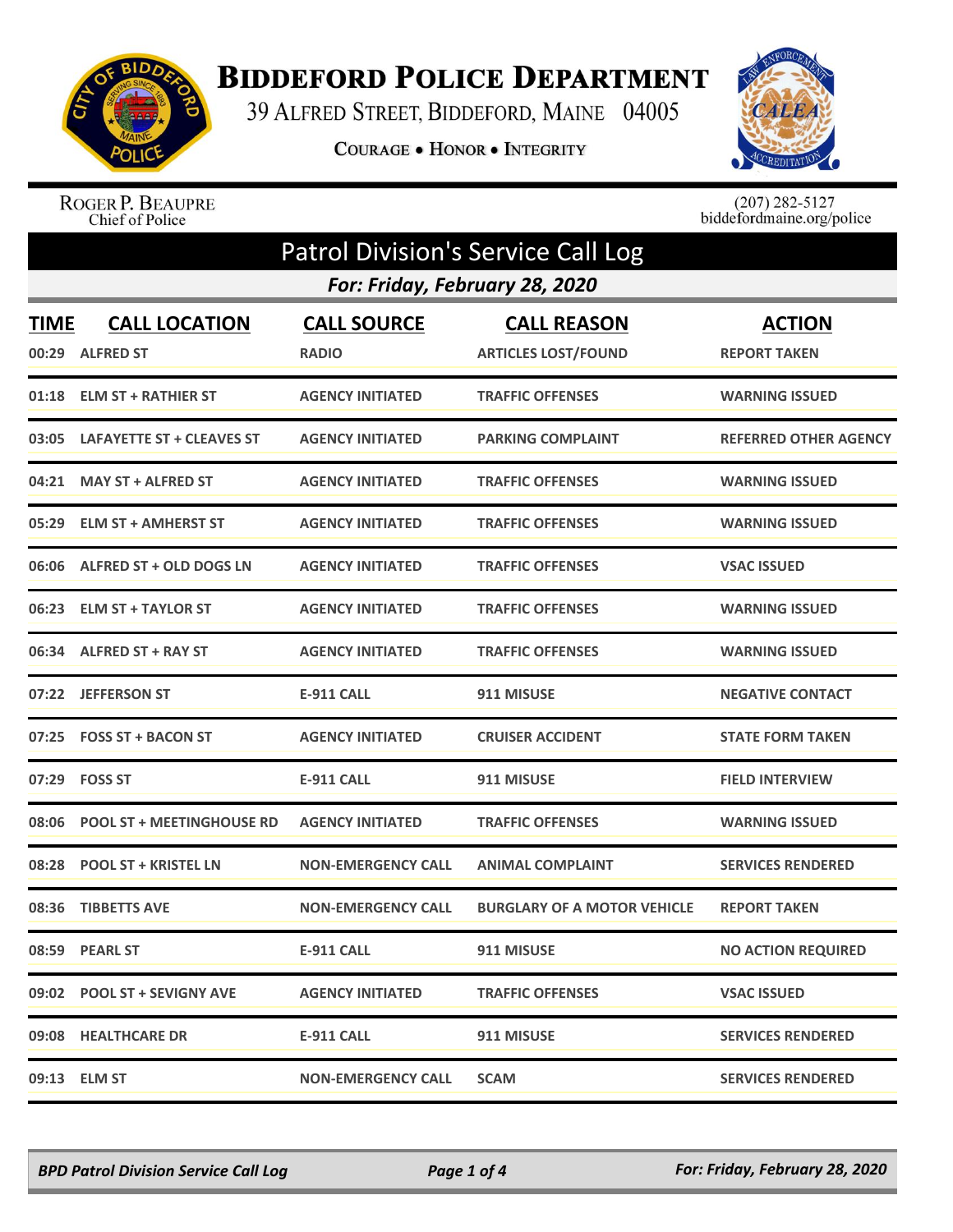| <b>TIME</b><br>09:27 | <b>CALL LOCATION</b><br><b>BOULDER WAY</b>                     | <b>CALL SOURCE</b><br><b>NON-EMERGENCY CALL</b> | <b>CALL REASON</b><br><b>ARTICLES LOST/FOUND</b>                                               | <b>ACTION</b><br><b>SERVICES RENDERED</b> |
|----------------------|----------------------------------------------------------------|-------------------------------------------------|------------------------------------------------------------------------------------------------|-------------------------------------------|
|                      | 09:36 ADAMS ST                                                 | <b>NON-EMERGENCY CALL</b>                       | <b>ASSIST PD AGENCY</b>                                                                        | <b>NEGATIVE CONTACT</b>                   |
| 09:39                | <b>GRAHAM ST</b>                                               | <b>WALK-IN AT STATION</b>                       | <b>CIVIL COMPLAINT</b>                                                                         | <b>SERVICES RENDERED</b>                  |
|                      | 09:48 POOL ST + KRISTEL LN                                     | <b>AGENCY INITIATED</b>                         | <b>TRAFFIC OFFENSES</b>                                                                        | <b>WARNING ISSUED</b>                     |
| 10:00                | <b>FRANKLIN ST</b>                                             | <b>RADIO</b>                                    | <b>PARKING LOT CHECK</b>                                                                       | <b>SERVICES RENDERED</b>                  |
| 10:08                | <b>MAINE TPKE + ALFRED ST</b>                                  | <b>NON-EMERGENCY CALL</b>                       | <b>TRAFFIC LIGHT MALFUNCTION</b>                                                               | <b>REFERRED OTHER AGENCY</b>              |
|                      | 10:37 WENTWORTH ST                                             | <b>E-911 CALL</b>                               | 911 MISUSE                                                                                     | <b>WARNING ISSUED</b>                     |
|                      | 10:57 MAIN ST                                                  | <b>AGENCY INITIATED</b>                         | <b>ESCORTS / RELAYS</b>                                                                        | <b>SERVICES RENDERED</b>                  |
|                      | 10:58 ALFRED ST                                                | <b>NON-EMERGENCY CALL</b>                       | <b>COURT ORDERED CHECK IN</b>                                                                  | <b>SERVICES RENDERED</b>                  |
|                      | 11:09 ALFRED ST                                                | <b>NON-EMERGENCY CALL</b>                       | <b>ARTICLES LOST/FOUND</b>                                                                     | <b>NEGATIVE CONTACT</b>                   |
|                      | 11:16 ELM ST                                                   | <b>NON-EMERGENCY CALL</b>                       | <b>PARKING COMPLAINT</b>                                                                       | <b>GONE ON ARRIVAL</b>                    |
| 11:19                | <b>BARRA RD</b>                                                | <b>E-911 CALL</b>                               | <b>MENTAL ILLNESS CASES</b>                                                                    | <b>TRANSPORT TO HOSPITAL</b>              |
|                      | 12:12 POOL ST + COLUMBUS WAY                                   | <b>AGENCY INITIATED</b>                         | <b>TRAFFIC OFFENSES</b>                                                                        | <b>WARNING ISSUED</b>                     |
|                      | <b>12:28 PIKE ST</b>                                           | <b>WALK-IN AT STATION</b>                       | <b>PAPERWORK</b>                                                                               | <b>PAPERWORK NOT SERVED</b>               |
|                      | <b>12:36 LAURIER ST</b>                                        | <b>AGENCY INITIATED</b>                         | <b>ANIMAL COMPLAINT</b>                                                                        | <b>SERVICES RENDERED</b>                  |
|                      | 12:36 ELM ST                                                   | <b>E-911 CALL</b>                               | <b>DOMESTIC COMPLAINTS</b>                                                                     | <b>REPORT TAKEN</b>                       |
|                      | 12:41 PIKE ST                                                  | <b>AGENCY INITIATED</b>                         | <b>PAPERWORK</b>                                                                               | <b>PAPERWORK NOT SERVED</b>               |
|                      | 12:49 CLEAVES ST                                               | <b>WALK-IN AT STATION</b>                       | <b>ARTICLES LOST/FOUND</b>                                                                     | <b>SERVICES RENDERED</b>                  |
|                      | 12:54 ALFRED ST                                                | <b>NON-EMERGENCY CALL</b>                       | <b>COURT ORDERED CHECK IN</b>                                                                  | <b>SERVICES RENDERED</b>                  |
|                      | 12:58 PROSPECT ST + HARRISON AVE                               | <b>NON-EMERGENCY CALL</b>                       | <b>DRUG INTEL</b>                                                                              | <b>SERVICES RENDERED</b>                  |
|                      | 13:30 ALFRED ST + JEFFERSON ST                                 | <b>WALK-IN AT STATION</b>                       | <b>ARTICLES LOST/FOUND</b>                                                                     | <b>NO ACTION REQUIRED</b>                 |
|                      | 13:43 DARTMOUTH ST                                             | E-911 CALL                                      | <b>MENTAL ILLNESS CASES</b>                                                                    | <b>TRANSPORT TO HOSPITAL</b>              |
| 13:55                | <b>WESTERN AVE</b><br><b>CHARGE: DOMESTIC VIOLENCE ASSAULT</b> | <b>NON-EMERGENCY CALL</b>                       | <b>PRISONER PROCESS</b><br>OFFENDER: MICHAEL SCOTT MATSON  AGE: 48  RESIDENT OF: BIDDEFORD, ME |                                           |
|                      | 14:00 FRANKLIN ST                                              | <b>RADIO</b>                                    | <b>PARKING LOT CHECK</b>                                                                       | <b>SERVICES RENDERED</b>                  |
|                      |                                                                |                                                 |                                                                                                |                                           |

*BPD Patrol Division Service Call Log Page 2 of 4 For: Friday, February 28, 2020*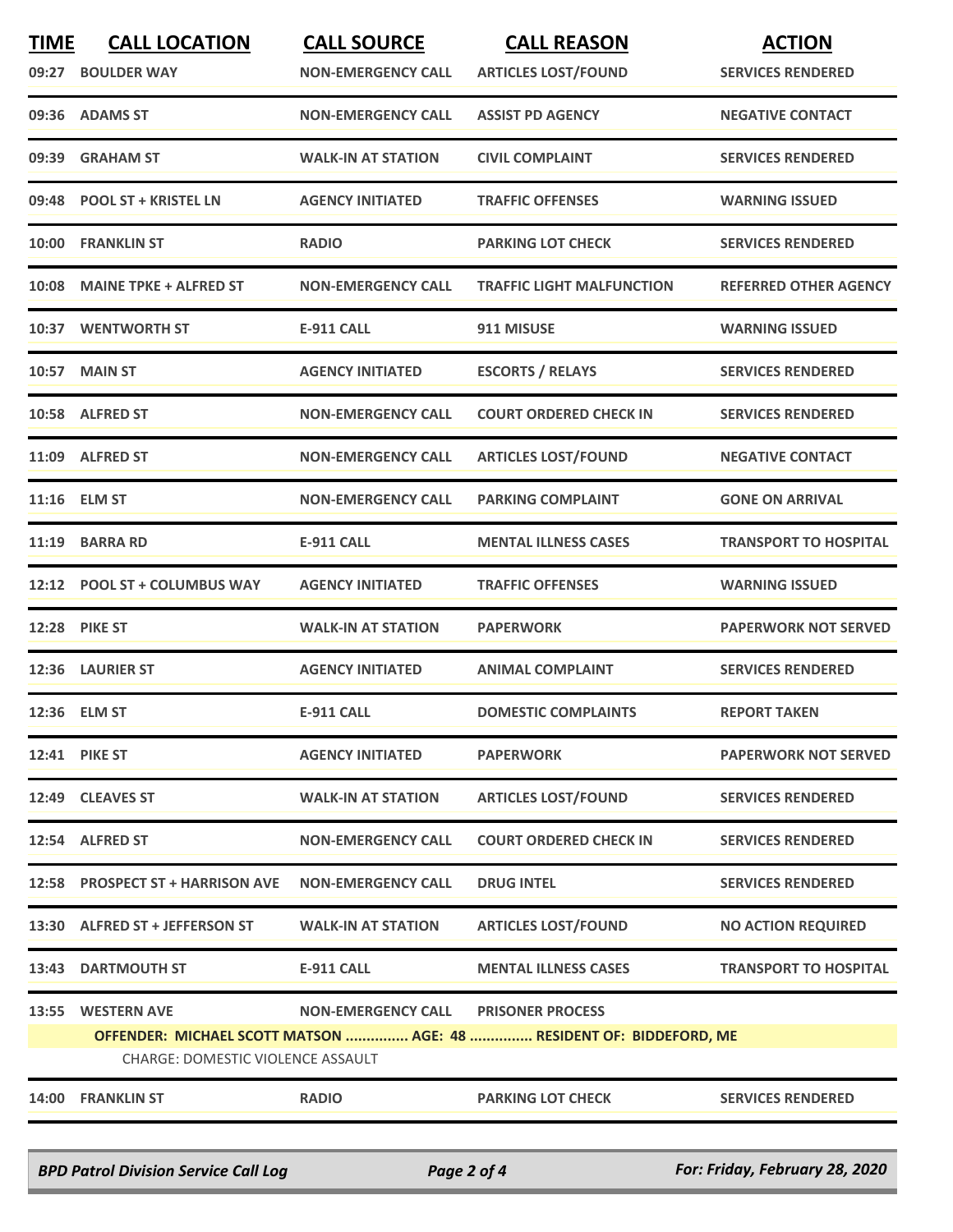| <b>TIME</b> | <b>CALL LOCATION</b><br>14:08 MARINER WAY                                            | <b>CALL SOURCE</b><br><b>E-911 CALL</b> | <b>CALL REASON</b><br><b>SUSPICION/NEEDS A CALLBACK</b>                   | <b>ACTION</b><br><b>SERVICES RENDERED</b> |  |
|-------------|--------------------------------------------------------------------------------------|-----------------------------------------|---------------------------------------------------------------------------|-------------------------------------------|--|
|             | 14:11 GUINEA RD + MEETINGHOUSE R NON-EMERGENCY CALL                                  |                                         | <b>CODES ENFORCEMENT</b>                                                  | <b>NO VIOLATION</b>                       |  |
|             | 14:20 ALFRED ST                                                                      | <b>E-911 CALL</b>                       | <b>MEDICAL W/ ASSIST</b>                                                  | <b>TRANSPORT TO HOSPITAL</b>              |  |
|             | 14:27 ALFRED ST + ARENA DR                                                           | <b>AGENCY INITIATED</b>                 | <b>TRAFFIC OFFENSES</b>                                                   | <b>NO ACTION REQUIRED</b>                 |  |
|             | 14:27 CUTTS ST                                                                       | <b>WALK-IN AT STATION</b>               | <b>PAPERWORK</b>                                                          | <b>SERVICES RENDERED</b>                  |  |
|             | 14:31 LAURIER ST                                                                     | <b>AGENCY INITIATED</b>                 | <b>ANIMAL COMPLAINT</b>                                                   | <b>SERVICES RENDERED</b>                  |  |
|             | 14:35 MAIN ST                                                                        | <b>OTHER</b>                            | <b>SUSPICION</b>                                                          | <b>REPORT TAKEN</b>                       |  |
|             | 14:43 ALFRED ST                                                                      | <b>NON-EMERGENCY CALL</b>               | <b>MOTOR VEHICLE THEFT</b>                                                | <b>REFERRED OTHER AGENCY</b>              |  |
|             | 14:57 ALFRED ST                                                                      | <b>WALK-IN AT STATION</b>               | <b>COURT ORDERED CHECK IN</b>                                             | <b>SERVICES RENDERED</b>                  |  |
|             | 15:13 ALFRED ST                                                                      | <b>NON-EMERGENCY CALL</b>               | <b>ALL OTHER</b>                                                          | <b>FIELD INTERVIEW</b>                    |  |
|             | 15:16 LAFAYETTE ST                                                                   | <b>AGENCY INITIATED</b>                 | <b>PARKING COMPLAINT</b>                                                  | <b>SERVICES RENDERED</b>                  |  |
|             | <b>15:45 FORTUNES ROCKS RD</b>                                                       | <b>AGENCY INITIATED</b>                 | <b>TRAFFIC OFFENSES</b>                                                   | <b>WARNING ISSUED</b>                     |  |
|             | 15:46 LEDGEMERE DR                                                                   | <b>NON-EMERGENCY CALL</b>               | <b>POLICE INFORMATION</b>                                                 | <b>REPORT TAKEN</b>                       |  |
|             | 15:58 PEARL ST                                                                       | <b>E-911 CALL</b>                       | 911 MISUSE                                                                | <b>NO ACTION REQUIRED</b>                 |  |
|             | 16:27 HILL ST                                                                        | <b>E-911 CALL</b>                       | <b>DOMESTIC COMPLAINTS</b>                                                | <b>ARREST(S) MADE</b>                     |  |
|             | OFFENDER: SAIMA SAYED  AGE: 26  RESIDENT OF: BIDDEFORD, ME<br>CHARGE: WARRANT ARREST |                                         |                                                                           |                                           |  |
|             | 16:43 ALFRED ST + BARRA RD                                                           | <b>NON-EMERGENCY CALL</b>               | <b>ROAD HAZARD</b>                                                        | <b>SERVICES RENDERED</b>                  |  |
|             | 17:08 ST MARYS ST                                                                    | <b>NON-EMERGENCY CALL</b>               | <b>CIVIL COMPLAINT</b>                                                    | <b>CIVIL COMPLAINT</b>                    |  |
|             | 18:17 BRISTOL ST                                                                     | <b>AGENCY INITIATED</b>                 | <b>TRAFFIC OFFENSES</b>                                                   | <b>WARNING ISSUED</b>                     |  |
|             | 18:19    FOSS ST                                                                     | <b>NON-EMERGENCY CALL</b>               | <b>CHECK WELFARE</b>                                                      | <b>NEGATIVE CONTACT</b>                   |  |
|             | 18:28 ELM ST                                                                         | <b>NON-EMERGENCY CALL</b>               | <b>DOMESTIC COMPLAINTS</b>                                                | <b>REPORT TAKEN</b>                       |  |
|             | 18:52 FOSS ST                                                                        | <b>AGENCY INITIATED</b>                 | <b>PAPERWORK</b>                                                          | <b>NEGATIVE CONTACT</b>                   |  |
|             | 19:04 FRANKLIN ST                                                                    | <b>AGENCY INITIATED</b>                 | <b>PARKING COMPLAINT</b>                                                  | <b>NO ACTION REQUIRED</b>                 |  |
|             | 19:58 EMERY ST<br>CHARGE: WARRANT ARREST                                             | NON-EMERGENCY CALL WARRANT ARREST       | OFFENDER: AMMANDALEE LYNNETTE BISSON  AGE: 27  RESIDENT OF: BIDDEFORD, ME | <b>ARREST(S) MADE</b>                     |  |

*BPD Patrol Division Service Call Log Page 3 of 4 For: Friday, February 28, 2020*